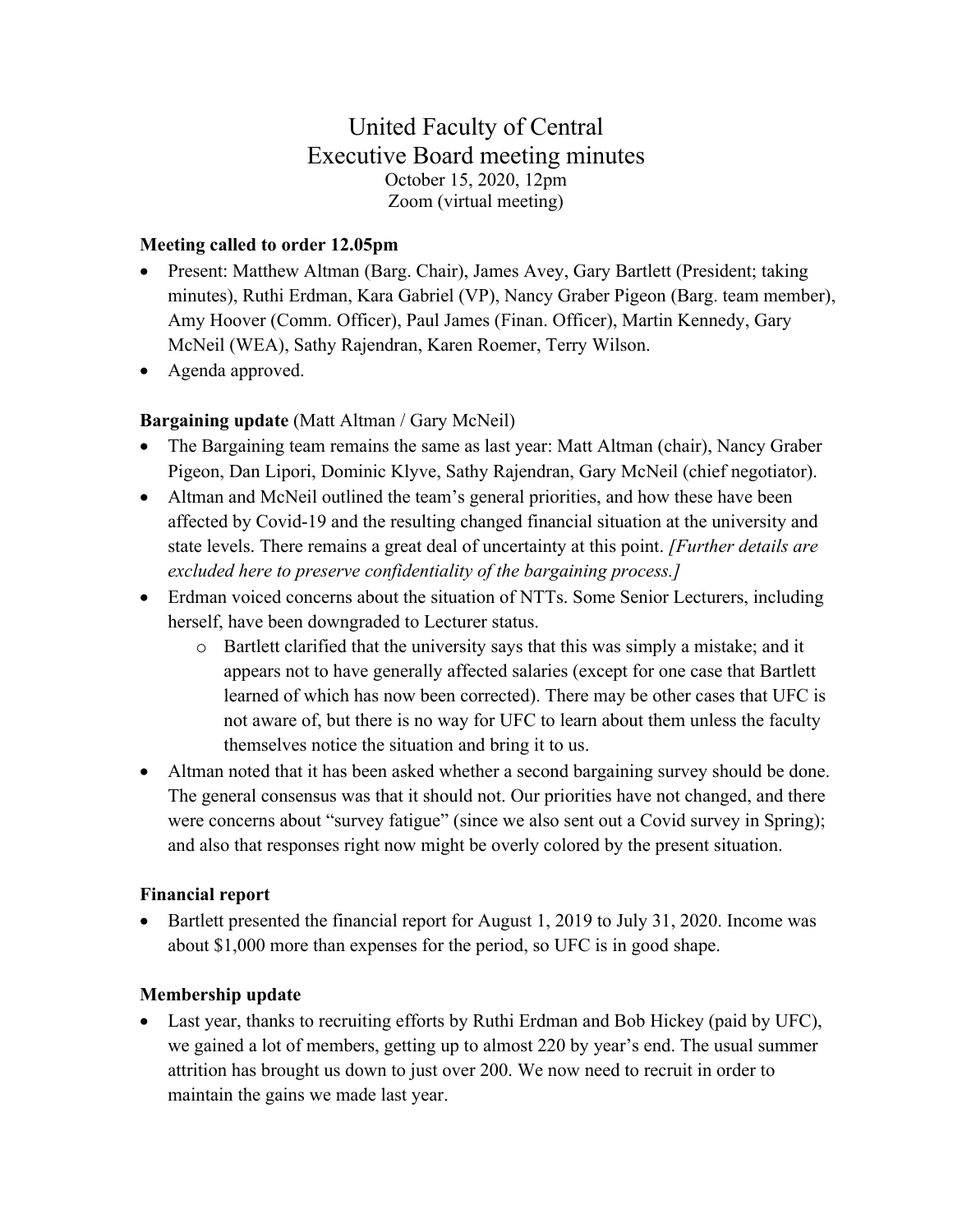- Recruiting will be difficult for UFC officers, because we can't visit people's offices. We need members to think of faculty they know who aren't members, and talk to them.
- Gabriel has begun emailing non-member faculty, but so far without any luck. She asked if she could cc Executive Board members, at their private email addresses, so that the non-members will see a name that they know.
- Bartlett suggested that liaisons can be cc'ed too. Avey and Wilson said that for anyone in CB, both of them could be cc'ed; perhaps also Graber Pigeon. Wilson suggested utilizing Wendy Cook as a good connection on the west side.

## **Emergency fund**

- Gabriel reported that she and James have been working on this. An account has been set up with US Bank. We now have non-profit status from WA state, but not tax-deductible status from the IRS yet. Once we get the latter, we will be able to set up payroll deductions via the WA State Combined Fund Drive.
- Bylaws for the emergency fund are in preparation, and will soon be presented to the Executive Board for approval, as will the new application guidelines.

#### **Tenure-track review issue**

- Bartlett reported that there have been concerns about the availability of material from previous review periods in reviews of TT faculty. Officially, the CBA says that "All reviews shall encompass work performed during the previous review cycle, which is defined as the period between the date the previous file was closed and the date the current file is to be closed." The Provost's office is now interpreting this to mean that previous periods cannot be viewed, which makes TT reviews difficult.
- On the other hand, that rule was put in place to prevent colleges (especially CEPS) from using a faculty member's  $1<sup>st</sup>$  or  $2<sup>nd</sup>$  year poor performance (especially in SEOIs) against them in their later reviews, even if they have improved.
- The general consensus was that the trajectory of a candidate's performance matters. Early problems should be discounted if they have been addressed. So earlier materials need to be looked at, to see what the trajectory is. For tenure review especially, reviewers need to look at the candidate's entire probationary period, not just the last two years.

#### **Arranged courses**

- Many low-enrolled courses this quarter were being converted to 'arranged' courses, with the instructor being given workload at the Individual Study rate as defined in the CBA.
- The IS rate assumes that grading is the only work involved in teaching a class: so that, say, a class with 6 students is half the work of one with 12. This isn't true, of course, so it results in faculty being assigned too little workload for low-enrolled arranged classes.